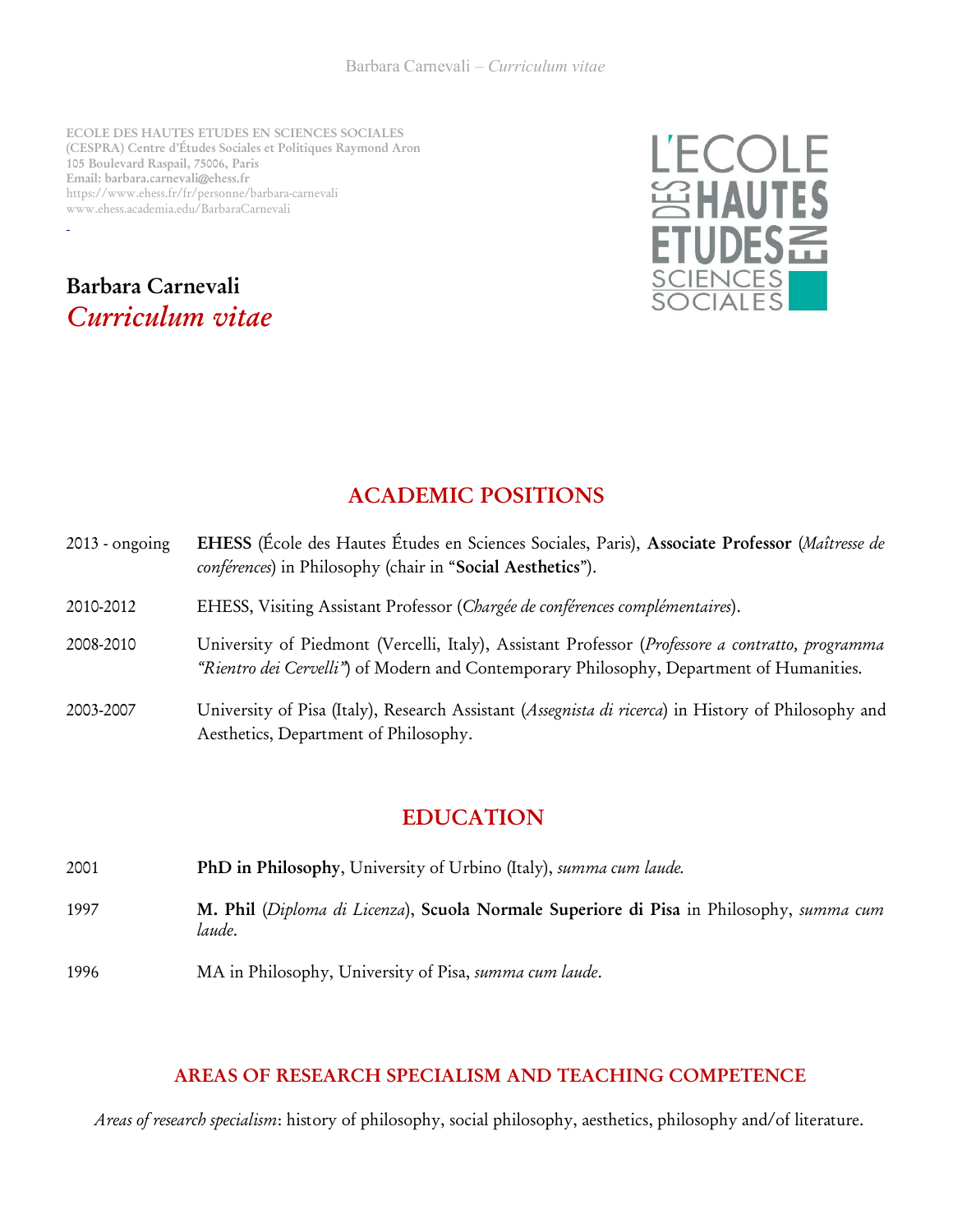Additional areas of teaching competence: critical theory, political philosophy, moral philosophy, philosophy of culture.

# FELLOWSHIPS, GRANTS AND AWARDS

➢ The Italian Academy for Advanced Studies at Columbia University, New York: Research Scholar Fellowships, Fall 2013; Fall 2018.

Philosophical Prize "Viaggio a Siracusa" for the book Le apparenze sociali (best published essay in Italian), 2012.

- ➢ Institute for Advanced Studies, Paris: Research Scholar Fellowships, September 2010-January 2011; September 2011-December 2011.
- $\geq$  École Normale Supérieure de Paris: Senior Research Scholar Grant awarded by the City of Paris (Bourse de recherche de la Ville de Paris) at the CRRLPM (Centre de Recherche sur les Relations entre Littérature, Philosophie et Morale), February 2011-August 2011.
- ➢ University of Paris 4-Sorbonne: Postdoctoral Fellowship awarded by the French Ministry of Research at the CELLF (Centre d'Étude de la Langue et de la Littérature Françaises des XVIIª et XVIIIª siècles), 2006-2007, renewed 2007-2008.
- ➢ University of Chicago: Fulbright Research Fellow in the Department of Philosophy, 2003-2004. Advisor: Charles Larmore.
- ➢ Winner of a national competition for a full scholarship at the Scuola Normale Superiore di Pisa, ("Corso ordinario"), Italy, 1991-1995.

### **LANGUAGES**

- **Example 1** Italian (native)
- **·** French (fluent)
- **English** (fluent)
- German (good)
- Spanish (reading comprehension)
- Latin
- **Ancient Greek**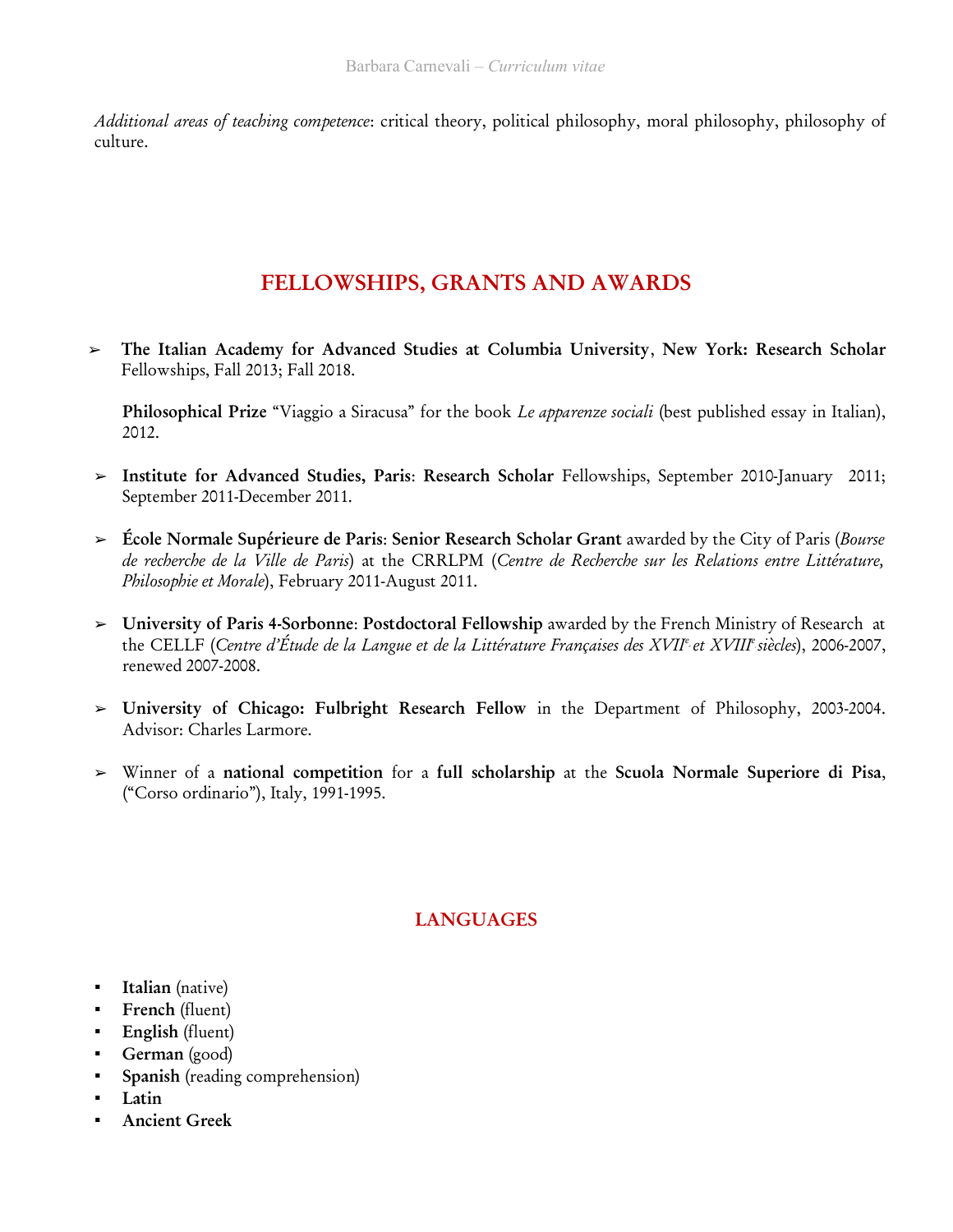# PUBLICATIONS

# VOLUMES

### I. BOOKS

- 1. Social Appearances. A Philosophy of Display and Prestige translated by Zakiya Hanafi (New York: Columbia University Press, 2020), 336 pp. New edition, revised and expanded translation of Le apparenze sociali. Una filosofia del prestigio (Bologna: Il Mulino, 2012), 222 pp.
- 2. Romantisme et reconnaissance. Figures de la conscience chez Rousseau (Romanticism and Recognition. Figures of the Self in Rousseau), translated by Philippe Audegean (Geneva: Droz, 2012), 336 pp. Revised and expanded translation Romanticismo e riconoscimento. Figure della coscienza in Rousseau (Bologna: Il Mulino, 2004), 291 pp.

#### FORTHCOMING BOOKS

- 3. La grazia delle macchine. Per un'estetica tecnologica (Grace of the machines: towards a technological aesthetics) (Bologna: Il Mulino, 2021) under contract, manuscript due in January 2021.
- 4. La Linea rossa. Il design come estetica sociale (The Red Line: Public design as Social Aesthetics) (Milan: Feltrinelli, 2021) under contract, manuscript due in Fall 2021.
- 5. The Struggle for Prestige, from Hobbes to Bourdieu (in English).

### II. EDITED WORKS

- 6. Georg Simmel, Stile moderno. Saggi di estetica sociale (Modern Style. Essays on Social Aesthetics) co-edited with Andrea Pinotti, with an introduction and commentary (Turin: Einaudi, 2020), 472 pp.
- 7. Axel Honneth, La libertà negli altri (Freedom in Others) a selection of essays on social philosophy, 1996-2016, with an introduction (pp. 7-30) by Barbara Carnevali (Bologna: Il Mulino, 2017), 336 pp.
- 8. Jean-Jacques Rousseau, *Il contratto sociale (The Social Contract)* translation, commentary and afterword by Barbara Carnevali (Milan: Mondadori, 2002), CXVI-284 pp.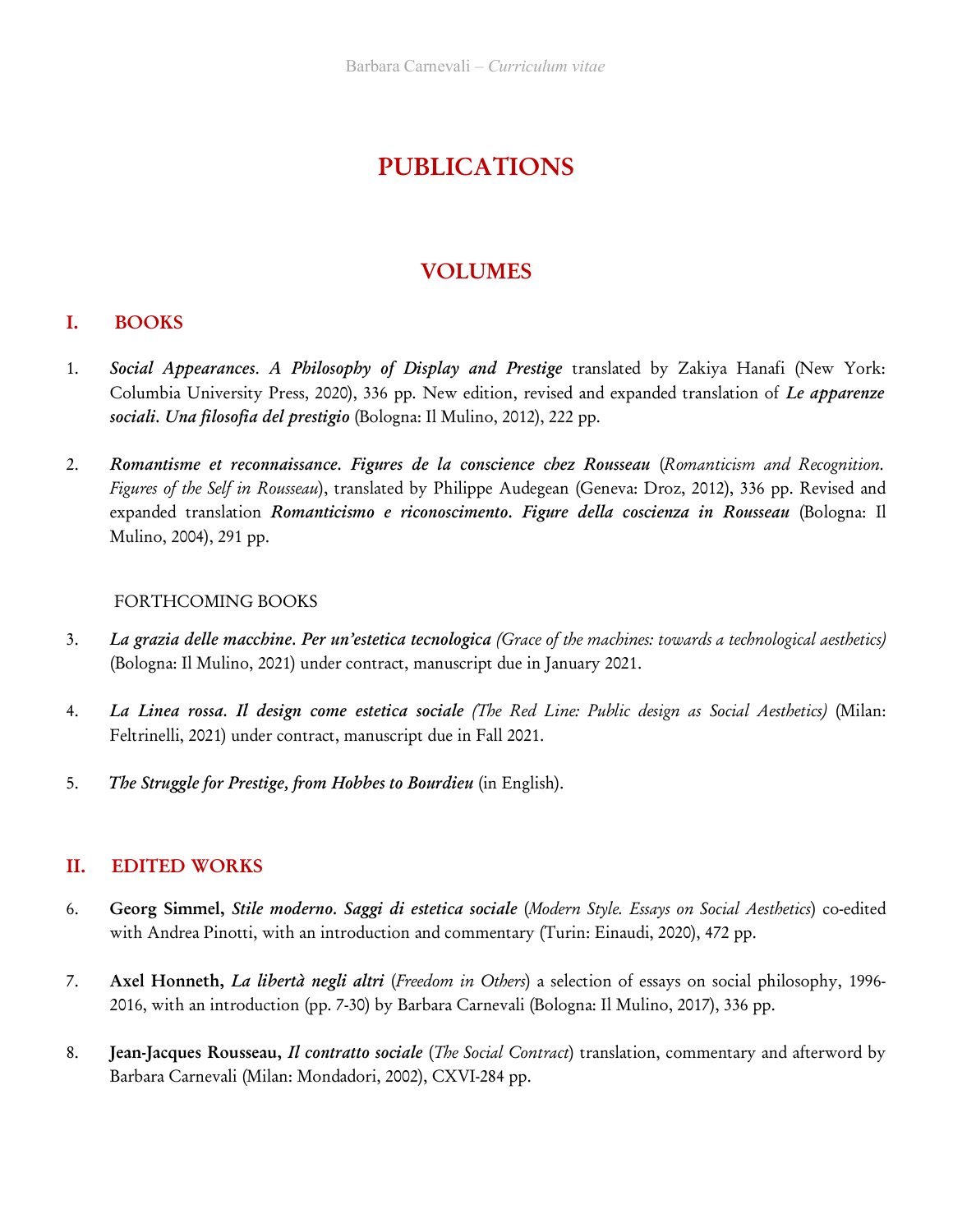### III. EDITED VOLUMES

- 9. La saggezza di Stoner (Stoner's Wisdom), translation from German of the special issue of WestEnd. Neue Zeitschrift für Sozialforschung, 2, 2015, on the novel Stoner by John Williams, 1965, 132 pp. With an introduction (pp. 5-24) and an essay (pp. 31-58) by Barbara Carnevali (Rome: Fazi, 2016). Other essays by Axel Honneth, Eva Illouz, Julika Griem and Frieder Vogelmann.
- 10. Rousseau et l'Italie. Littérature, morale et politique (Rousseau and Italy) co-edited with Philippe Audegean and Magda Campanini, with an introduction by Philippe Audegean and Barbara Carnevali (Paris: Hermann, 2017), 310 pp.
- 11. Ancient Insights, Modern Problems (on the return of the Hellenistic philosophy today) co-edited with Gianni Paganini, special issue of Iris. European Journal of Philosophy and Public Debate, 1, 2, 2009, pp. 460-527. Introduction of the editors, pp. 461-467. Essays by Olivier Bloch (Epicureanism), Jean-Baptiste Gourinat (Stoicism), John Christian Laursen (Cynicism), Renato Lessa (Skepticism). Translation of Saggezze antiche, problemi moderni, in Iride. Filosofia e discussione pubblica, 55, 2008, pp. 643-706.

# ARTICLES

### I. PEER-REWIED ARTICLES

- 1. "The Poverty of Theory" (on the state of critical thought today and the task of 'theory'), translated by Katie Ebner-Landy, in Geschichte der Germanistik, vol. 57/58, 2020, pp. 7-17.
- 2. "Grandeur et misère du social. L'itinéraire philosophique d'Axel Honneth" (On Axel Honneth's philosophical itinerary), in Revue de Métaphysique et de Morale, 2020/1, n. 105, pp. 85-108. English translation: "The greatness and limits of the social: Axel Honneth's philosophical journey", in the selection of RMM's articles CAIRN International. < https://www.cairn-int.info/journal-revue-demetaphysique-et-de-morale-2020-1-page-85.htm >.
- 3. "Spectateurs de nous-mêmes. Pour une esthétique de la réflexivité" (on Helmuth Plessner's philosophical anthropology), in Critique, 2019/10 (n° 869), pp. 885-899.
- 4. "Social sensibility. Simmel, the senses, and the aesthetics of recognition", in Simmel Studies, 21, 2, 2017, pp. 9-39. English augmented translation of "Aisthesis et estime sociale. Simmel et la dimension esthétique de la reconnaissance" (Simmel's "aesthetic" theory of social esteem) in Terrains/Théories, 2016, 25 pp. (special issue on social esteem, edited by Christian Lazzeri and Alice Le Goff). < http://journals.openedition.org/teth/686 . >
- 5. "Stoner: Die Grammatik des Lebens" (Grammar of life: a philosophical reading of the novel Stoner by John Williams, 1965), WestEnd. Neue Zeitschrift für Sozialforschung, 2, 2015, pp. 83-96. Italian translation "La grammatica della vita", in La saggezza di Stoner (Roma: Fazi, 2016), pp. 31-58.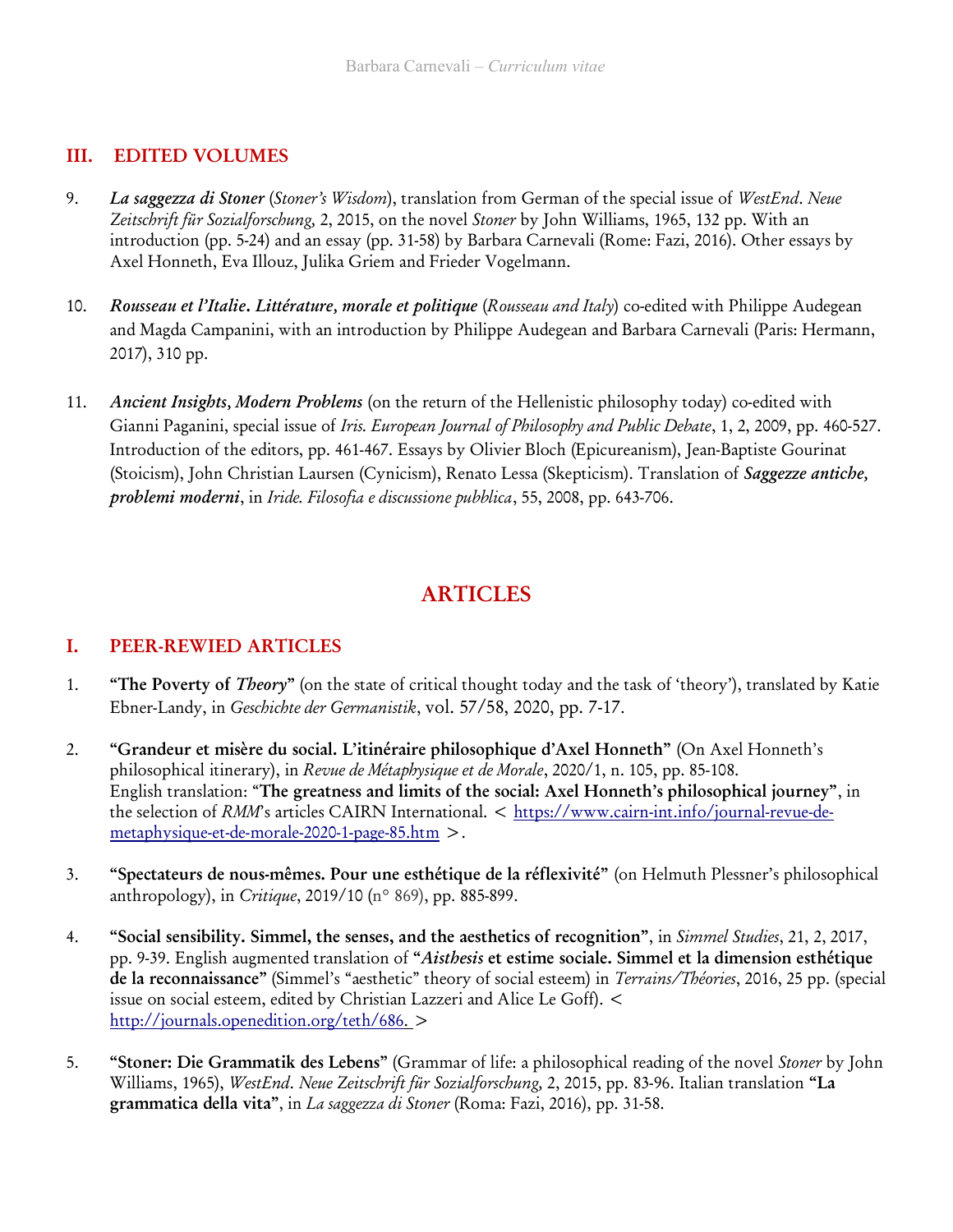- 6. "L'esthétique sociale, entre philosophie et sciences sociales" (On the program of a social aesthetics) in Tracés. Revue de sciences humaines, 13, 2013, pp. 29-48. < http://journals.openedition.org/traces/5685 .>.
- 7. "Glory: la lutte pour la réputation dans le modèle hobbesien" (Hobbes on "the war for reputation") in Communications, 93, 1/2013, pp. 49-67 (special issue on reputation, edited by Gloria Origgi).
- 8. "Aimer, aujourd'hui" (Love, inequality and status in the age of capitalism: Eva Illouz, Michel Houellebecq, Jeffrey Eugenides)", in Critique, n. 797, 2013, pp. 783-799.
- 9. "Gli uomini saranno dèi gli uni per gli altri" (On the Augustinian basis of René Girard's anthropology), in Tropos, VI, 1/2013, pp. 65-79 (special issue on mimesis and recognition, edited by Emanuele Antonelli).
- 10. "Mimésis littéraire et connaissance morale: la tradition de l'éthopée", in Annales. Histoire, Sciences Sociales, 64, 2/2010, pp. 291-322 (special issue on literature's knowledge edited by Étienne Anheim and Antoine Lilti). English translation: "Literary mimesis and moral knowledge. The tradition of ethopoeia", in the selection of Annales's articles CAIRN International, pp. 291-322. < https://www.cairn-int.info/article-E\_ANNA\_652\_0291--literary-mimesis-and-moral-knowledge.htm. >
- 11. "Le désir d'une autre vie. Proust, Girard, l'envie" (A counter-reading of Girard's reading of Proust), in Itinéraires. Littérature, textes, cultures, 1, 2010, pp. 41-69 (special issue on "possible lives", edited by Marielle Macé and Christophe Pradeau).
- 12. "Le maniérisme snob" (snobbery as a lifestyle and a social-aesthetic question) in Critique, n. 752-753, 2010, pp. 90-103 (special issue on style, edited by Marielle Macé).
- 13. "Al mercato della reputazione" (on Alessandro Pizzorno's theory of reputation), in *Iride*, 57, 2009, pp. 463-469.
- 14. "La saggezza degli antichi e quella dei moderni" (On wisdom, ancient and modern) introduction to Pierre Hadot, La figura del saggio nell'antichità greco-latina, translated from French by Barbara Carnevali, in MicroMega, 20, 4, 2009, pp. 151-174.
- 15. "L'osservatorio dei costumi. Sul rapporto tra letteratura e filosofia morale" (customs between literature and moral knowledge), in La società degli individui, 32, 2/2008, pp. 26-40.
- 16. "La faute à l'amour-propre" (Self-love, alienation and authenticity in Rousseau), in Annales de la Société Jean-Jacques Rousseau, 48, 2008, pp. 79-103.
- 17. "Il riconoscimento e i suoi modi. Idee per un trattato di filosofia morale" (On the different modes of recognition) in Quaderni di teoria sociale, 2008, pp. 175-195 (special issue on recognition, edited by Franco Crespi, Massimo Rosati and Ambrogio Santambrogio).
- 18. "Sur Proust et la philosophie du prestige" (Proust as a philosopher of "prestige") in Fabula LHT (Littérature, histoire, théorie), no 1. février 2006. < http://www.fabula.org/lht/1/Carnevali.html .>.
- 19. "La teoria mimetica alla prova di Proust" (On René Girard's "mimetic" reading of Proust) in Nuova Corrente, 53, 2006, pp. 291-318.
- 20. "Aura e Ambiance: Léon Daudet tra Proust e Benjamin" (A history of the ideas of aura and ambience), in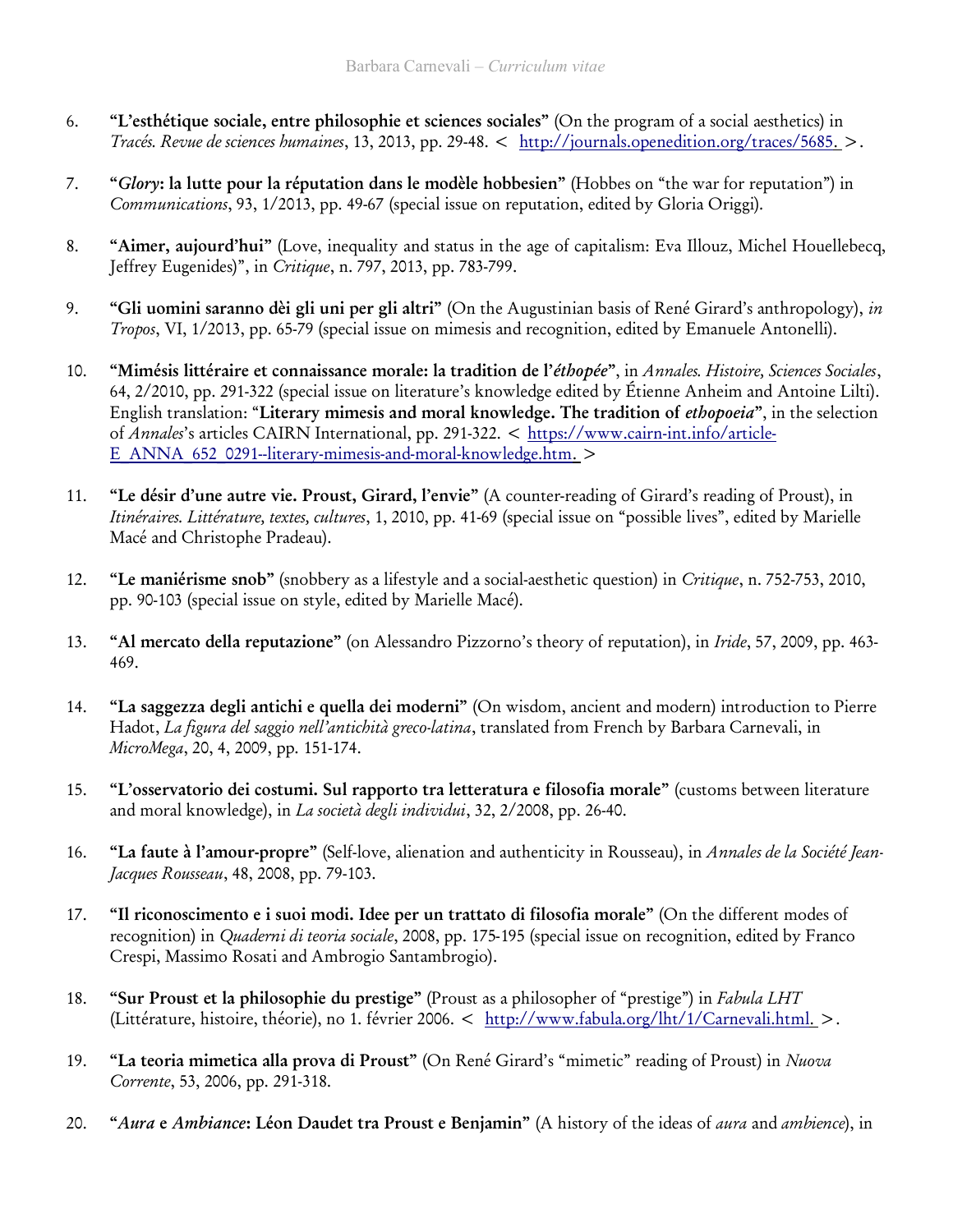Rivista di estetica, 33, 3/2006, pp. 117-141.

- 21. "Potere e riconoscimento. Il modello Hobbesiano" (Hobbes on recognition as power) in *Iride*, 46, 2005, pp. 313-335.
- 22. "A occhi chiusi. L'autenticità romantica di Charles Larmore" (On Charles Larmore's theory of authenticity) in Iride, 45, 2005, pp. 191-198.
- 23. "Il fascino discreto dell'aristocrazia in un episodio della Recherche" (Proust and the aristocracy), in Giornale di storia costituzionale, 7, 1/2004, pp. 243-255.
- 24. "Felicità privata e senso della cultura. Rousseau e la crisi del sapere moderno" (Rousseau and the modern crisis of culture) in Iride, 35, 2002, pp. 93-112.
- 25. "Una figura di riconoscimento nelle Confessions di Rousseau: il pranzo di Mme de Bezenval" (Close reading of an episode of Rousseau's Confessions) in Studi settecenteschi, 20, 2000, pp. 119-160.
- 26. "Rousseau e Montaigne. L'autonomia dell'uomo e la natura" (Rousseau and Montaigne), in Studi settecenteschi, 19, 1999, pp. 109-143.

### II. SHORTER ARTICLES

- 27. "La Ligne rouge : le design comme esthétique sociale", La lettre de I'InSHS, May 2020. < https://www.inshs.cnrs.fr/fr/lettres-de-linshs-0 >.
- 28. "La legge individuale. Remo Bodei e la Scuola Normale", in Le parole e le cose, 9 December 2019.  $\langle h_{\text{t}}/h_{\text{w}}/h_{\text{w}}/h_{\text{t}}/h_{\text{t}}/h_{\text{t}}/h_{\text{t}}/h_{\text{t}}/h_{\text{t}}/h_{\text{t}}/h_{\text{t}}/h_{\text{t}}/h_{\text{t}}/h_{\text{t}}/h_{\text{t}}/h_{\text{t}}/h_{\text{t}}/h_{\text{t}}/h_{\text{t}}/h_{\text{t}}/h_{\text{t}}/h_{\text{t}}/h_{\text{t}}/h_{\text{t}}/h_{\text{t}}/h_{\text{t}}/h_{\text{t}}/h_{$
- 29. "Bowie: Amare l'alieno" (A philosophical appraisal of David Bowie's figure and music), afterword to Simon Critchley, Bowie (Bologna, Il Mulino, 2016), pp. 195-210. French translation, Loving the Alien. La grâce de Bowie, in Vacarmes, printemps 2018/2 (n° 83), pp. 76-81.
- 30. "Contro la Theory. Una provocazione" (Against "theory") in Le parole e le cose, 19 September 2016. < http://www.leparoleelecose.it/?p=24320 > Spanish translation in El Estado Mental, 5 October 2016. < https://elestadomental.com/especiales/contra- $\frac{1}{2}$ -theory/contra-la-theory-una-provocacion. > English (very short version), in The Brooklyn Rail, 1 September 2016. < https://brooklynrail.org/2016/09/criticspage/against-theory. >

This article triggered a debate to which the special issue of *Studi Culturali*, 1/2018, was dedicated. The issue includes 8 reactions to my piece as well as my rejoinder.  $\langle h_{\text{ttps}}/h_{\text{ww}} \rangle$  issn/1824-369X  $\rangle$ .

- 31. "Salotti" (on Antoine Lilti's Le monde des salons. Sociabilité et mondanité au XVIII siècle), in Storica, 33, 2005, pp. 133-141.
- 32. "Su Il dominio maschile di Pierre Bourdieu" (On Bourdieu's Masculin Domination), in Critica marxista, 1, 2000, pp. 68-77.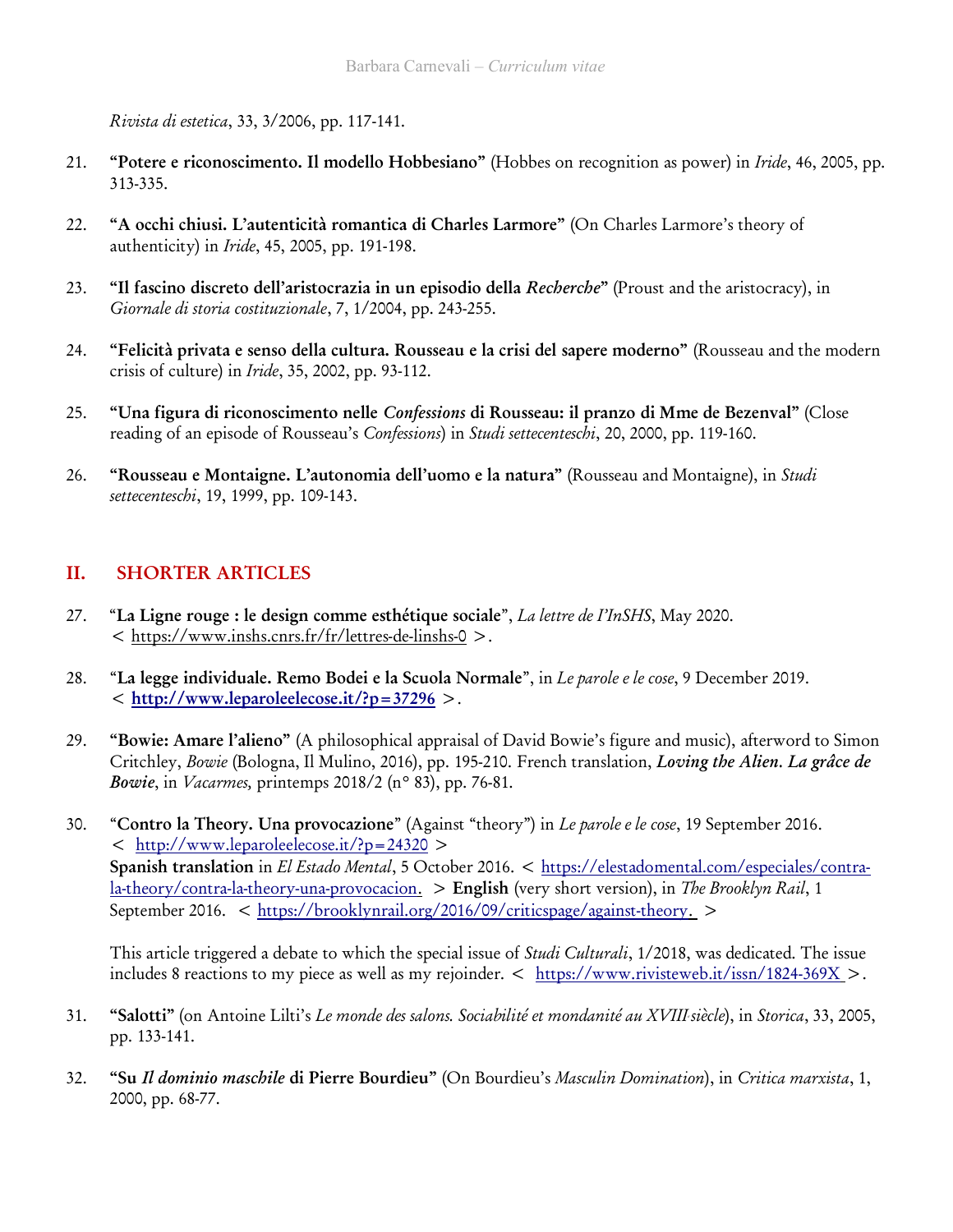### III. BOOK CHAPTERS

- 33. "Proust as a social philosopher in *Proust and Philosophy*, edited by Anna Elsner and Tom Stern (London: Routledge, forthcoming).
- 34. "Triumphs of the Mind. Hobbes, modernity, and the paradoxes of vanity, in The Dark Side. Philosophical Reflections on the "Negative Emotions", edited by Paola Giacomoni et. al. (Springer: New York, forthcoming).
- 35. "Social Aesthetics", co-written with Andrea Pinotti, in International Handbook of Simmel Studies, edited by Gregor Fitzi (London: Routledge, 2020), pp. 170-184.
- 36. "Bourdieu et l'esthétique" (Bourdieu and aesthetics), in Bourdieu et les disciplines, edited by Stéphane Dufoix and Christian Laval (Paris: Presses de l'Université de Paris Nanterre, 2018), pp. 117-132.
- 37. "Gloria: sauver les apparences" (On Agamben's aesthetic-political theory of glory) in Politique de l'exil. Giorgio Agamben et l'usage de la métaphysique, edited by Anoush Ganjipour (Paris: Lignes, 2018), pp. 68-98.
- 38. "Nostalgie pour l'authentique. Guy Debord et l'approche 'pathologique' du spectacle" (On Debord's Society of the Spectacle), in La forme spectacle, edited by Emmanuel Pedler and Jacques Cheyronnaud (Paris: Éditions de l'EHESS, 2018), pp. 87-101.
- 39. "Estetica sociale ed estetizzazione della società" (Social aesthetics and the aestheticization of society), cowritten with Davide Sparti, in Nuove prospettive di critica sociale. Per un progetto di emancipazione, edited by Franco Crespi and Ambrogio Santambrogio (Perugia: Morlacchi Editore, 2013), pp. 133-160.
- 40. "Être c'est être perçu. Ce que Proust enseigne à la philosophie sociale" (To be is to be perceived: Proust, aesthetics and social ontology), in Le travail de la littérature. Usages du littéraire en philosophie, edited by Daniele Lorenzini and Ariane Revel (Rennes: Presses Universitaires de Rennes, 2012), pp. 39-51.
- 41. "Snobbery: a Passion for Nobility", in Navigatio vitae, edited by Luigi Ballerini, Andrea Borsari, Massimo Ciavolella (New York: Agincourt Press, 2010), pp. 112-137.
- 42. "Le moi ineffaçable: exercices spirituels et philosophie moderne" (The spiritual exercise in Montaigne and Rousseau, and the differences between ancient and modern practices), in Pierre Hadot: l'enseignement des antiques, l'enseignement des modernes, edited by Arnold Davidson and Frédéric Worms (Paris: Éditions rue d'Ulm, 2010), pp. 47-61. Italian translation: "L'io incancellabile", in Pierre Hadot: L'insegnamento degli antichi, l'insegnamento dei moderni (Pisa: ETS, 2012), pp. 53-66.
- 43. "L'eterno viaggiatore: Jean-Jacques Rousseau" (Rousseau's travels) in I viaggi dei filosofi, edited by Maria Bettetini and Stefano Poggi, (Milan: Raffaello Cortina, 2019), pp. 103-124.
- 44. "L'observatoire des mœurs. Les coutumes et les caractères entre littérature et morale" (customs and mores in literature and moral knowledge) in Pensée morale et genres littéraires. De Montaigne à Genet, edited by Jean-Charles Darmon and Philippe Desan (Paris: PUF, 2009), pp. 159-178.
- 45. "Società e riconoscimento" (Recognition in the Enlightenment) in Illuminismo. Un vademecum, edited by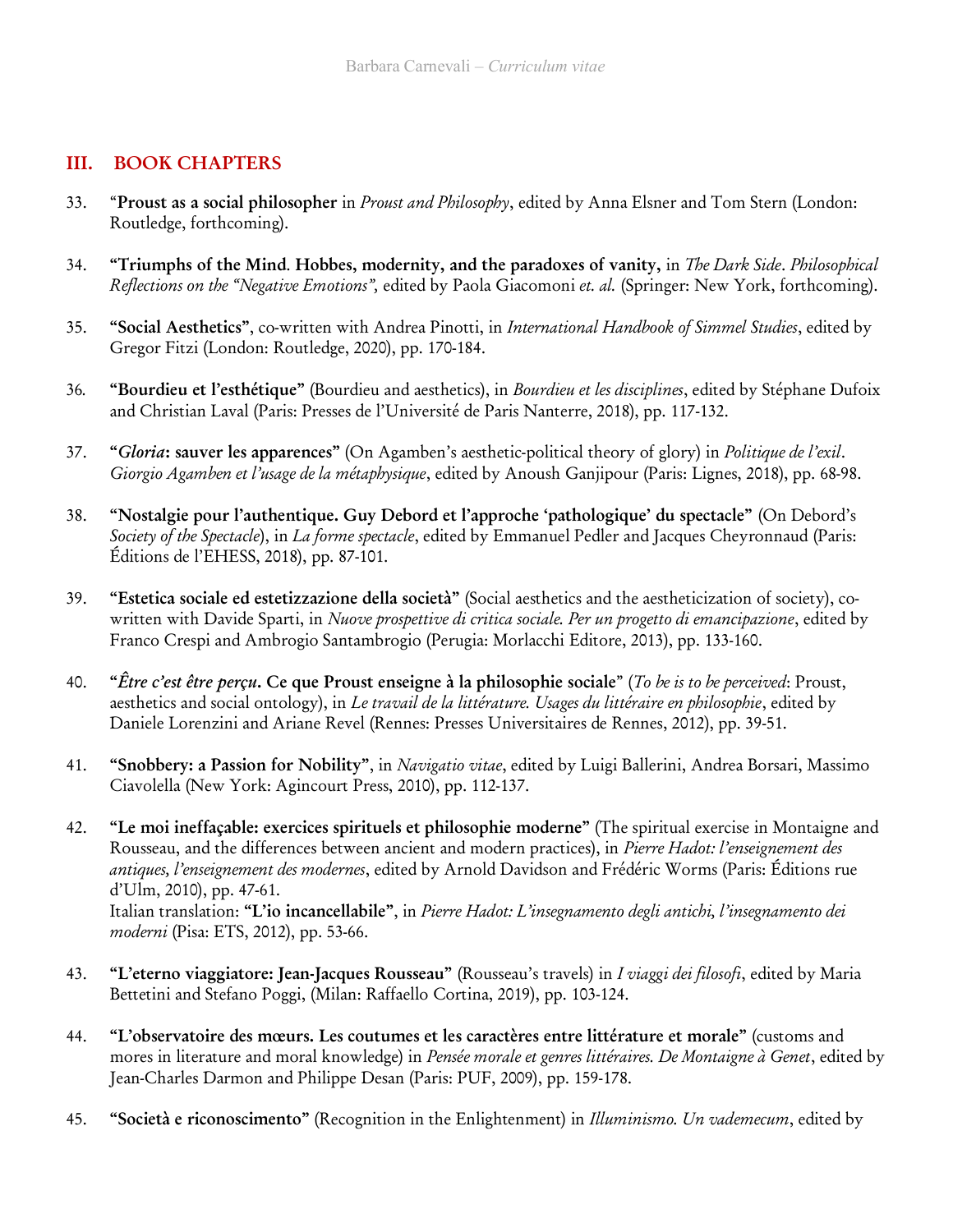Gianni Paganini and Edoardo Tortarolo (Turin: Bollati Boringhieri, 2008), pp. 279-293.

46. "Proust philosophe du prestige" (Proust on prestige) in *Proust et la philosophie aujourd'hui*, edited by Mauro Carbone and Eleonora Sparvoli (Pisa: ETS, 2008), pp. 305-322.

### IV. ART CATALOGUES

- 47. "Bernard Buffet, ou le romantisme de la célébrité" (Buffet between pop art and romanticism) in Bernard Buffet, Catalogue de l'exposition au Musée d'Art Moderne de la Ville de Paris (Paris: Paris Musées, 2016), pp. 85-95.
- 48. "La collection/The collection", in Entre l'art et la mode. Photographies de la collection Carla Sozzani, edited by Fabrice Hergott (Paris: Association Azzedine Alaïa, 2016), pp. 25-30.
- 49. Introduction in Tutte le tavole dell'Encyclopédie di Diderot e d'Alembert (On the illustrated boards for the Encyclopédie) (Milan: Mondadori, 2002), pp. XVII-XXV.

### V. ENCYCLOPEDIA OR DICTIONARY ENTRIES

- 50. "Simmel", in Enciclopedia dell'Arte contemporanea Treccani, edited by Vincenzo Trione (2020).
- 51. "Luhmann", in *Enciclopedia dell'Arte contemporanea Treccani*, edited by Vincenzo Trione (2020).
- 52. "Vanité", in Dictionnaire des passions sociales, edited by Gloria Origgi (Paris: PUF, 2019).
- 53. "Snobisme", Dictionnaire des passions sociales, edited by Gloria Origgi (Paris: PUF, 2019).

### VI. INTERVIEWS AND REVIEWS

- 54. With Emanuele Coccia, The Organized Freedom of Love: An Interview with Eva Illouz, in Diogenes, n. 61, 1/2016, pp. 84-88.
- 55. Review of Remo Bodei, *Desiderare altre vite*, in Iride, 1, 2015, pp. 179-184.
- 56. Review of Marco Menin, Il libro mai scritto. La morale sensitiva di Rousseau, in Iride, 2, 2015, pp. 466-467.
- 57. Review of Jacques Bouveresse, La connaissance de l'écrivain. Sur la littérature, la vérité, la vie, in Annales. Histoire, Sciences Sociales, 2, 2010, pp. 481-483.
- 58. Review of Maurizio Ferraris Documentalità, in Iride, 59, 2010, pp. 230-232.
- 59. Review of Charles Larmore, Dare ragioni. Il soggetto, l'etica, la politica, in Iride, 57, 2009, pp. 483-484.
- 60. Review of Pierre Hadot, La filosofia come modo di vivere, in Iride, 49, 2006, pp. 678-680.
- 61. Review of Paolo D'Angelo, Ars est celare artem, in Iride, 47, 2006, pp. 207-208.
- 62. Review of Pierre Bourdieu, Esquisse pour une auto-analyse, in Iride, 42, 2004, pp. 433-434.

#### VII. TRANSLATIONS (FROM ENGLISH, FRENCH, GERMAN).

- 1. Philippe Audegean, La philosophie de Beccaria (from French), Cesare Beccaria, filosofo europeo, Roma, Carocci, 2014.
- 2. Stoner Ambivalenzen einer literarischen Sozialfigur (from German and English). See item n. 9.
- 3. Pierre Hadot, La figure du sage dans l'antiquité Greco-latine. See item n. 14.
- 4. Jean-Jacques Rousseau, Le Contrat Social (Milan: Mondadori, 2002). See item n. 8.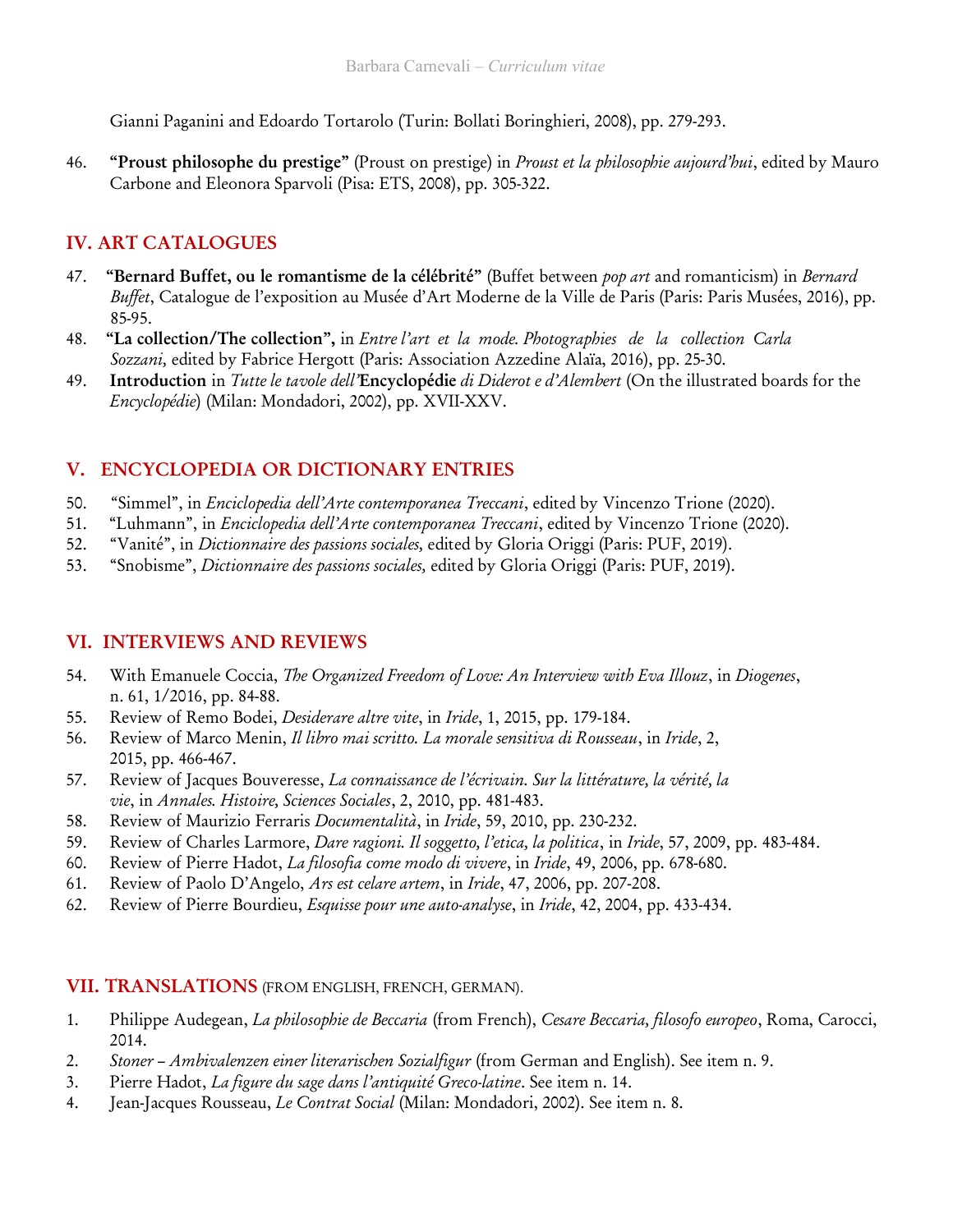# INVITED LECTURES, TALKS AND CONFERENCE PAPERS (SELECTION)

- 1. "Estetica e modernità: Simmel oggi" (Simmel today), "Extrema Ratio Lectures", University of Siena, May 2020. < https://www.unisi.it/unisilife/eventi/extrema-ratio-dialoghi-di-questo-tempo >.
- 2. "Glory and Honour: the struggle for symbolic power from Hobbes to Bourdieu", invited lecture, History of Political Ideas Seminar, The Institute of Historical Research, University of London, January 2020.
- 3. "Contro la *Theory*: dalla provocazione al dibattito" (symposia on my paper "Against Theory"), keynote speaker: a) debate with Fabio Dei, Giulio Iacoli, Giacomo Manzoli, Marco Santoro, Davide Sparti, Tiziana Terranova. Biblioteca del Mulino, Bologna, Italy, November 2017; b) Debate with Paolo d'Angelo, Daniele Balicco, Dario Gentili, Arturo Mazzarella, Elettra Stimilli, University Rome 3, Italy, April 2018; c) debate with Dario Gentili, Fabio Dei, Pierpaolo Portinaro, Istituto Nazionale di Studi sul Rinascimento, Florence, Italy, June 2019.
- 4. "Be cool! Aesthetic Imperatives and Social Practices" (Zonemoda conference 2019), keynote speaker, University of Bologna, Rimini Campus, Italy, May 2019.
- 5. "La filosofia del denaro" (Simmel's *Philosophy of Money*), invited lecture, PhD Workshop in Political and Social Philosophy, University of Milan Statale, Italy, May 2019.
- 6. " Sur l'anthropologie de l'acteur" (On the anthropology of the actor), invited lecture, Institut des Sciences Sociales, University of Lausanne, Switzerland, Mai 2019.
- 7. "On the Aesthetic Foundations of Political Anthropology", invited lecture, Political Theory Workshop, Yale University, United States, April 2019.
- 8. "The Red Line. Subway Design and Milanese Modernism", invited lecture, IMT School for Advanced Studies, Lucca, Italy, January 2019.
- 9. "Modernism in Milan", invited lecture, Academy of Fine Arts in Warsaw, Poland, June 2018.
- 10. "Il sé riflesso: dallo stadio dello specchio a quello del selfie" (The reflected self from mirror to selfie), invited lecture, Scuola Superiore di Studi Umanistici dell'Università di Bologna, Italy, Novembre 2017.
- 11. "L'estetica sociale: un programma filosofico" (Social Aesthetics: a philosophical program), keynote speaker at the annual conference of the Italian Society of Aesthetics (SIE) "Il tempo dell'estetica", Scuola Normale Superiore di Pisa, Italy, May 2017.
- 12. "Trasgredire e sedurre: Bowie" (On Bowie), talk for the international conference on David Bowie: Still, Life, Image, University of Bergamo, Italy, May 2017.
- 13. "Una critica del riconoscimento" (On the limits of the recognition paradigm) talk for the conference on "Critical Theory, yesterday and today", University of Ferrara, Italy, May 2017.
- 14. "Amour-propre and Recognition in Rousseau", debate with Frederick Neuhouser, University of Piedmont, Vercelli, Italy, April 2017.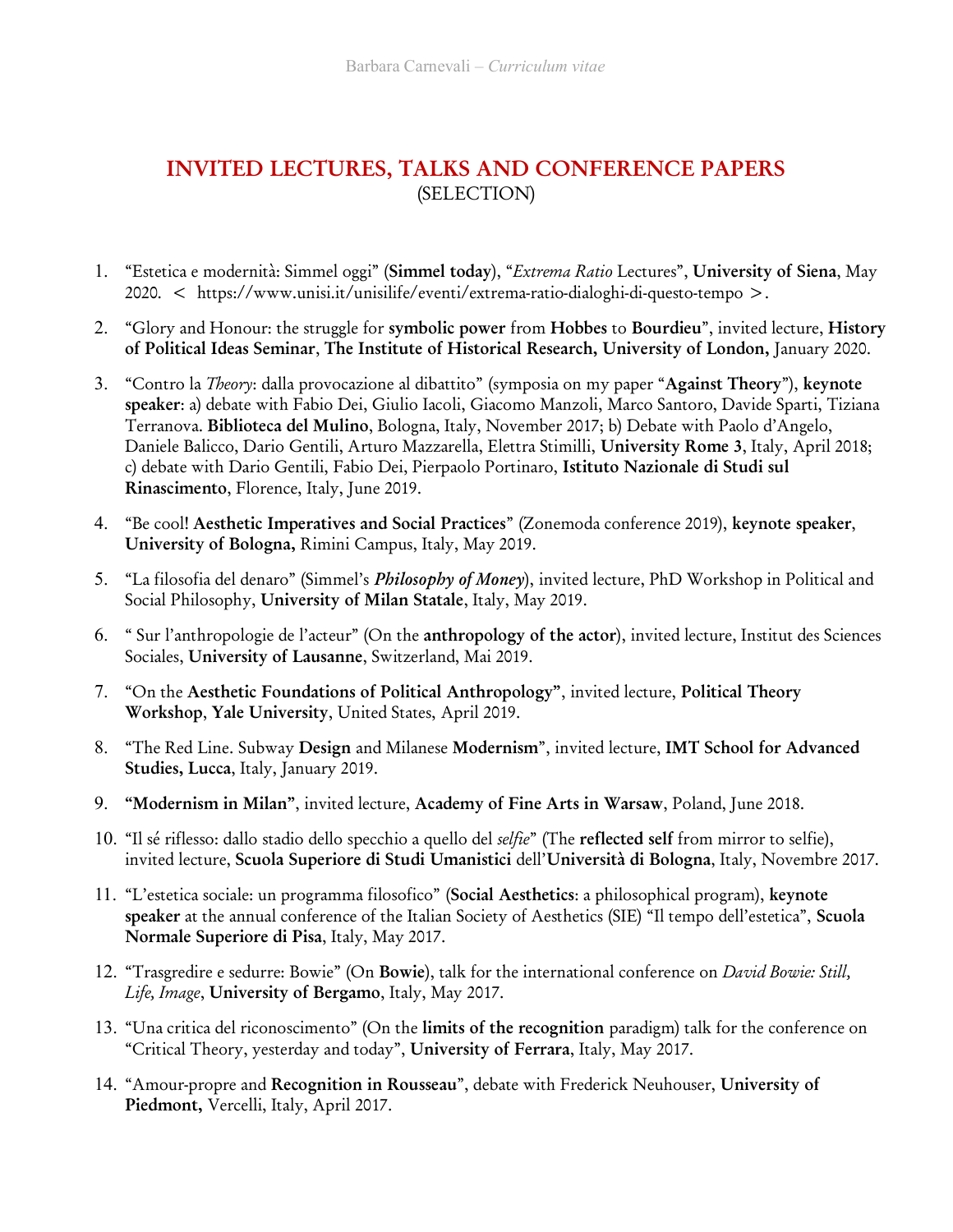- 15. "Critique du pouvoir" (The critique of power) a debate with Axel Honneth, moderator Martin Legros, organized by Goethe Institut Paris, Centre Pompidou, Paris, France, January 2017.
- 16. "La sottile linea rossa: estetica sociale e design civile" (Social aesthetic and civic design), invited lectures, Seminar of Philosophy of Image, University of Milan Statale, Italy, April 2016; University of Strasbourg, France, February 2016; Department of Architecture, University of Bologna, Italy, November 2015.
- 17. "La valeur de prestige" (Prestige value), talk for the philosophy workshop on Social Esteem, University of Paris Nanterre, France, April 2015.
- 18. "On Fashion", talk for the philosophy conference "Mimicry", University of Salerno, Italy, April 2015.
- 19. "Une microsociologie romanesque" (A microsociology of the novel: Proust, Tarde, Simmel) talk for the conference "Proust and the Social Sciences", EHESS, Paris, France, March 2015.
- 20. "La théorie de l'authenticité de Charles Taylor", invited lecture, University of Bordeaux, France, March 2015.
- 21. "Eyes Wide Shut: le regard des autres et l'authenticité du moi", symposium on the work of Charles Larmore, University of Paris 4 Sorbonne, France, January 2015. (With Charles Larmore, Alain Renault, Claude Romano).
- 22. "Proust: filosofia e letteratura", debate on Proust, Philosophy and Literature with Daniele Giglioli, Collegio Ghislieri, Pavia, Italy, November 2014.
- 23. "Out of doors: poet Emanuel Carnevali in Italy and America", talk for the symposium on Emanuel Carnevali at the Italian Academy for Advanced Studies, Columbia University, New York, United States, October 2014.
- 24. "Le consequenze dell'amore" (Love as a struggle for recognition in Rousseau), invited lecture, Philosophy Department, University of Milan Statale, Italy, May 2014.
- 25. "Reputation", round table with Ariel Colonomos, Jon Elster, Gloria Origgi, Pasquale Pasquino, Philippe Rochat, Maison Française, Columbia University, New York, United States, November 2013.
- 26. "A Race for prestige. The Hobbesian Model", invited lecture for the Philosophy Workshop Series, New School for Social Research, New York, United States, November 2013.
- 27. "Reading Rousseau today: the Question of Recognition", debate with Frederick Neuhouser, Maison Française, Columbia University, New York, United States, September 2013.
- 28. "Bourdieu et l'esthétique" (Bourdieu and aesthetics) talk for the seminar on Bourdieu and the disciplines, University of Paris Nanterre, France, June 2013.
- 29. "Comment lire Rousseau" (How to read Rousseau) debate with Claude Habib, University of Paris 3 Sorbonne Nouvelle, France, December 2012.
- 30. "Power and recognition in Hobbes", invited lecture, Philosophy Department, Temple University, Philadelphia, United States, November 2012.
- 31. "Rousseau et l'invention de l'authenticité romantique" (Rousseau and the invention of romantic authenticity), talk for the international conference Rousseau et l'exigence d'authenticité, University of Grenoble, France, October 2012.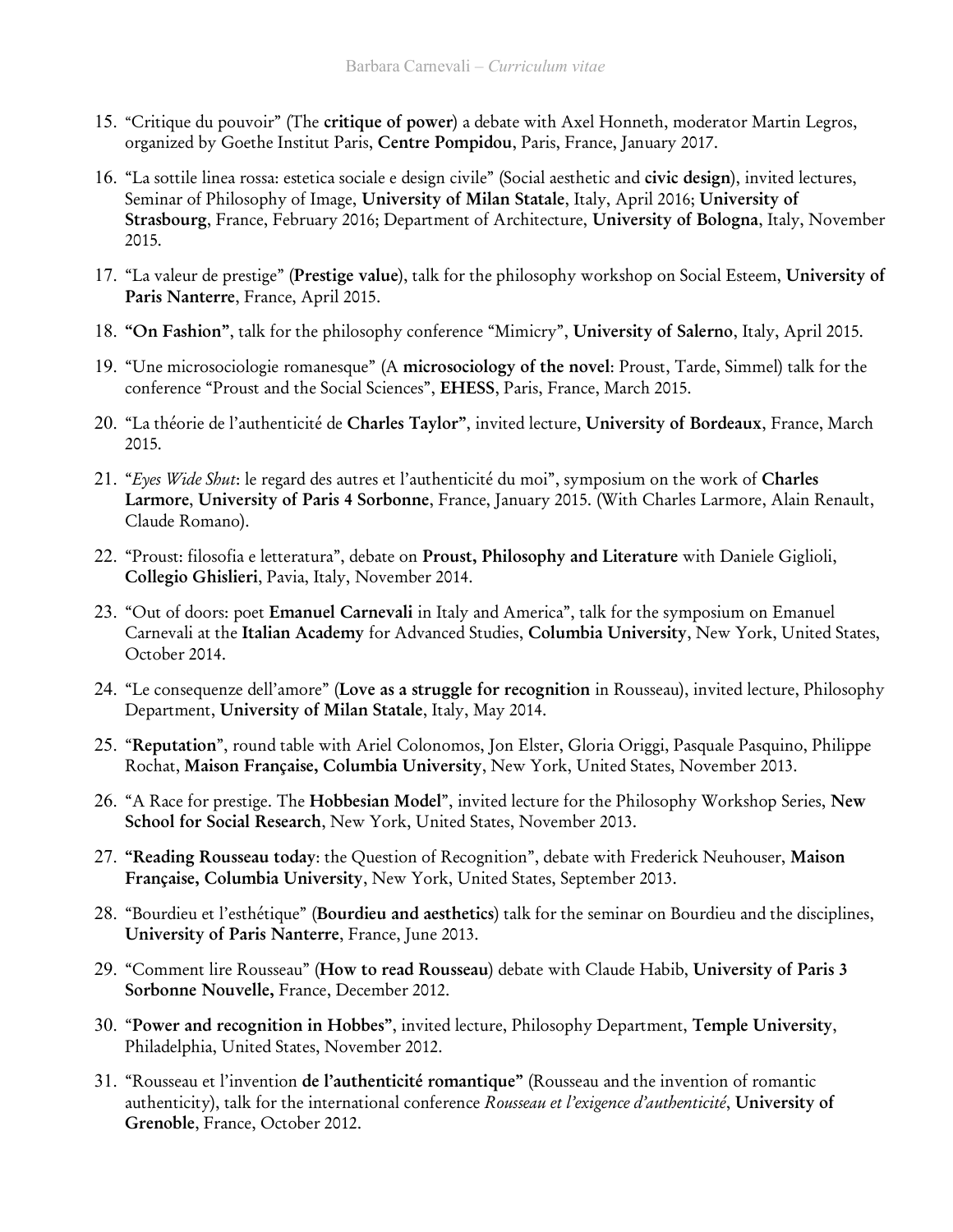- 32. "Habitusformeln: l'iconologie de l'habitus" (Iconology of habitus), talk for the international conference on Social aesthetics, co-organised with Roberto Frega, Institut for Advanced Studies, IEA-Paris, France, March 2012.
- 33. "Proust et la connaissance du social" (Proust and the knowledge of the social) talk for conference on literary visions of social world, Maison des Sciences de l'Homme, Montpellier, France, April 2011.
- 34. "Philosophie et littérature: le problème Jean-Jacques Rousseau" (Rousseau: philosophy and literature) talk for the seminar *Philosophie et Littérature* directed by Jacques Bouveresse, Collège de France, Paris, France, December 2010.
- 35. "Éthopée: mimésis littéraire et connaissance des mœurs" (Literary mimesis and moral knowledge), talk for the seminar *Philosophie et Littérature* directed by Jacques Bouveresse, Collège de France, Paris, France, June 2009.
- 36. "Pierre Hadot: exercices spirituels et philosophie moderne" (Pierre Hadot and the tradition of spiritual exercises) international conference Pierre Hadot et la philosophie française contemporaine, École Normale Supérieure, Paris, France, June 2007.
- 37. "Reputation and its siblings. Towards a philosophy of reputational goods", talk for the international workshop On Reputation with Jon Elster, Gloria Origgi, Pasquale Pasquino, Alessandro Pizzorno, Dan Sperber, Fondazione Olivetti, Rome, Italy, April 2007.
- 38. "Power and recognition", talk for the international workshop Recognition: Theoretical Perspectives and Empirical Research, with Axel Honneth, Alessandro Pizzorno, Peter Wagner, EUI-European University Institute, Fiesole, Italy, May 2005.
- 39. "La faute à l'amour-propre. Aliénation et authenticité chez Rousseau" (Alienation and authenticity in Rousseau) Groupe d'études du XVIII siècle, invited lecture for the seminar directed by Jean Starobinski, Bronislaw Baczko, and Alain Grosrichard, University of Geneva, Switzerland, December 2004.

# NON-ACADEMIC TALKS (SELECTION)

- 1. "Oltre la distinzione Natura/Cultura (Beyond the opposition Nature/Culture): talk, Internet Festival, Pisa, Italy, October 2020.
- 2. "La grazia delle macchine" (Technological Aesthetics), Lectio Magistralis, Festival of Philosophy, Modena Italy, September 2020.
- 3. "The Freedom of the mask" (On the freedom of not being oneself), talk, A Night of Philosophy at the New School, New York, United States, October 2019.
- 4. "Amore e modernità" (Love and modernity) invited lecture "Pensare la vita" and debate with Ferruccio Andolfi, Parma, Italy, April 2018.
- 5. "In the Company of Tino Sehgal" (On Sehgal's social performances) debate with Barbara Cassin and Markus Gabriel, Palais de Tokyo, Paris, France, December 2017.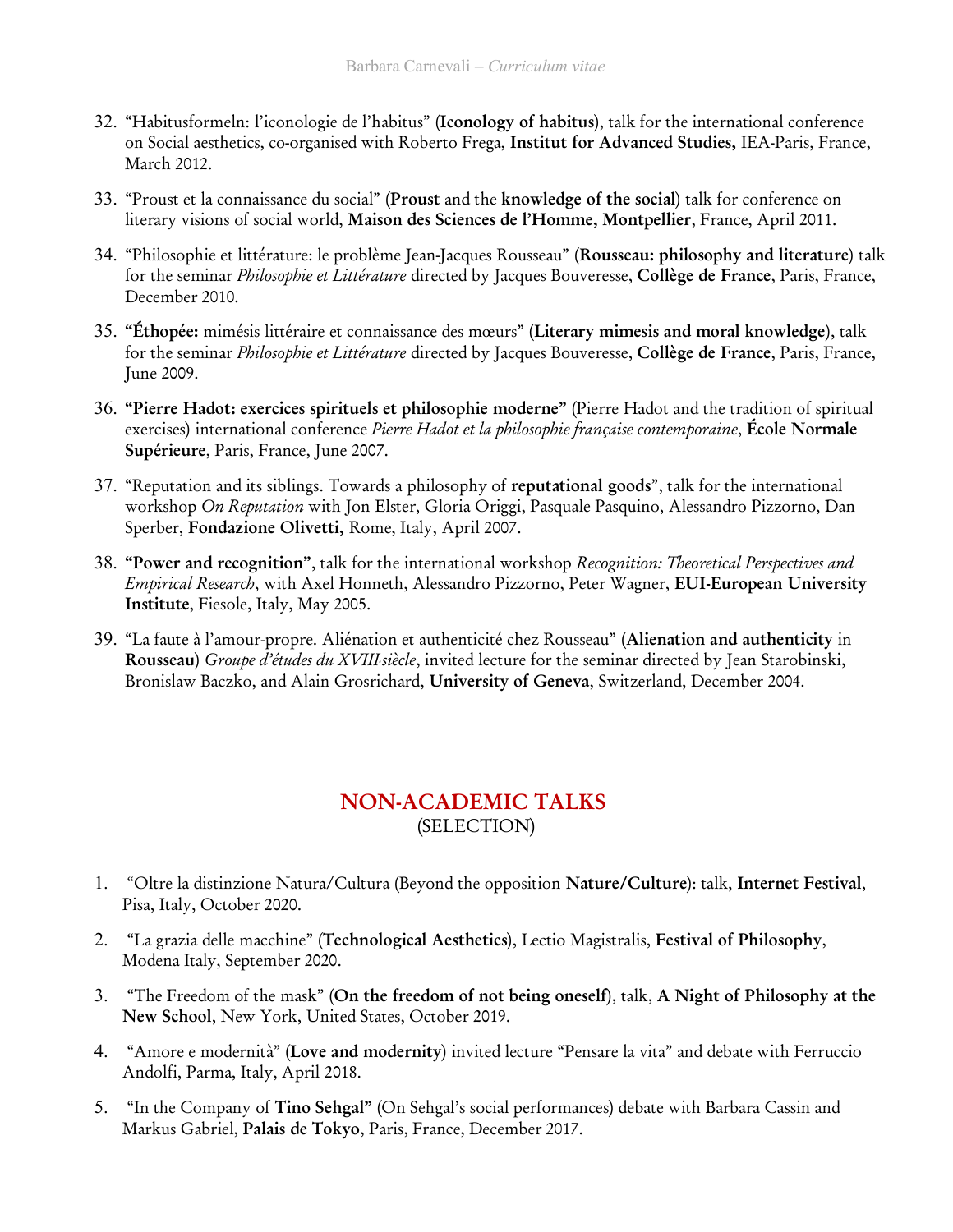- 6. "La sensibilità dei Lumi" (Sensibility in the Enlightenment), round table with Elio Franzini and Carla Bagnoli, Series Illuminismo, Casa della Cultura, Milan, Italy, February 2016.
- 7. "Diseguaglianza simbolica" (Symbolic Inequality), TED Conference on Inequality organized by the newspaper la Repubblica, Teatro Verdi, Pisa, Italy, July 2015.
- 8. "Argent/Vulgaire" (Money/Vulgar), conversation with Donatien Grau on the occasion of Paul McCarthy's exhibition at Musée de La Monnaie, Paris, France, December 2014.
- 9. "Il potere del prestigio" (Prestige as Power), Lectio Magistralis, Festival of Philosophy on Glory, (Carpi-Modena (Italy), September 2014.
- 10. "L'accessoire nécessaire" (on the social-aesthetic meaning of ornaments), Louvre-Musée des Arts Décoratifs, Paris, France, January 2014.
- 11. Presentations of the book Le apparenze sociali at the Italian Universities of Trento, Bergamo, Ferrara, at the Contemporay Art Museum (MACRO) of Rome, and at the Circolo dei Lettori of Turin, December 2012-May 2013.
- 12. "Jean-Jacques Rousseau philosophe de la reconnaissance" (Rousseau and recognition) lecture for the festival Citéphilo (19e édition des semaines européennes de la philosophie), Lycée Alexandre Ribot, Saint-Omer, France, February 2013.
- 13. "The Inter-Subjective Dynamics of Power: Recognition, Prestige and Authority", round table for the World Philosophy Day (UNESCO), Palermo, Italy, November 2008.

# PROFESSIONAL SERVICE

### I. CONFERENCE ORGANISATION

- 1. International Conference on design theory *Quel visage pour une théorie du design?*, co-organised with Roberto Casati (Institut Jean Nicod) and Emanuele Coccia (CEHTA), 21 November 2016, École Normale Supérieure, Paris. With Ruedi Baur, Alain Findeli, Riccardo Falcinelli.
- 2. International Conference New Realisms, co-organised with Maurizio Ferraris and Emanuele Coccia, 4-6 December 2014, EHESS, Paris, in collaboration with the LabOnt (Laboratory for Ontology, Department of Philosophy, University of Turin). With Armen Avanessian, Andrea Bellantone, Jocelyn Benoist, Petar Bojanić, Raffaele Donnarumma, Pascal Engel, Markus Gabriel, Iain Hamilton Grant, Sandra Laugier, Anna Longo, Claude Romano, Gloria Origgi.
- 3. International Conference on Rousseau and Italy: 23-24 November 2012: Institut Culturel Italien and ENS Paris (part I: Rousseau et la culture italienne), and 29-30 November 2012, Venice (part II: Rousseau et/à Venise). Conference co-organised with Philippe Audegean (University of Paris 3), in cooperation with the University of Paris 3, the École Normale Supérieure, the University of Venice Ca' Foscari, and the Société Jean-Jacques Rousseau of Geneva.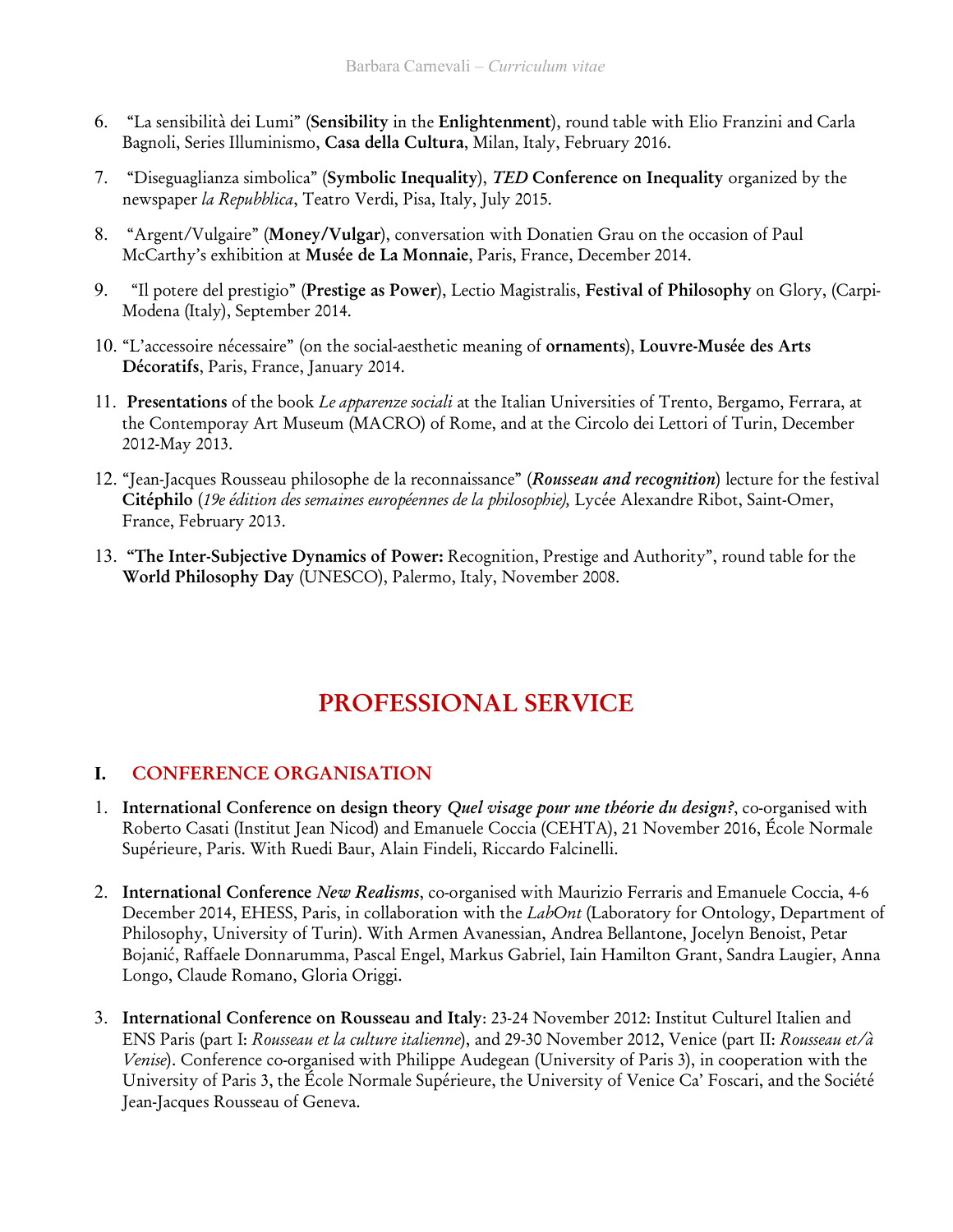4. International Conference on Social Aesthetics, 2-3 March 2012, IEA-Paris: Conference co-organised with Roberto Frega, in collaboration with the Centre de Recherches sur les Arts et le Langage (CRAL EHESS/CNRS). With Andrea Borsari, Paolo D'Angelo, Filippo Fimiani, Nathalie Heinich, Marielle Macé, Joseph Margolis, Sandra Laugier, Jean-Marie Schaeffer, Richard Shusterman.

### II. SMALLER EVENTS

- 1. "Derrida à sa place / Derrida a sa place", symposium on Derrida's legacy with Marc Abélès, Pierre Bouretz, Petar Bojanić, Pierre-Antoine Fabre, Maurizio Ferraris, Yves Hersant, Sabina Loriga, Michel Wievorka, co-organised with Emanuele Coccia, EHESS, Paris, 5 December 2014.
- 1. "Out of doors: Emanuel Carnevali in Italy and America", symposium on the life and work of the poet Emanuel Carnevali, with Franco Buffoni, Robert Viscusi, Achille Varzi, Italian Academy for Advanced Studies, Columbia University, New York, 3 October 2014.
- 2. "Célébrité, visibilité, réputation, prestige: grandeurs sociales en débat", round table on status with Nathalie Heinich, Antoine Lilti, Gloria Origgi, EHESS, Paris, 24 Octobre 2014.

### III. EDITORIAL WORK AND SCIENTIFIC BOARDS

- > Member of the editorial committee of the *European Journal of Philosophy* edited by Wiley, 2017-ongoing.
- ➢ Member of the editorial board of Revue de métaphysique et de morale edited by Presses Universitaires de France, 2020-ongoing.
- ➢ Member of the editorial committee of Intersezioni (Journal of History of Ideas) edited by Il Mulino, 2019 ongoing.
- ➢ Member of the editorial committee for philosophy of Il Mulino publishing house, 2019-ongoing.
- > Member of the scientific committee of the FestivalFilosofia (Italian Philosophy Festival).
- ➢ Co-editor of the editorial series Design/Théories, Les Presses du Réel, Paris.
- > Member of the editorial board of the literary blog Le Parole e le Cose. Letteratura e realtà: http://www.leparoleelecose.it/
- ➢ Member of the directory board of Iride. Filosofia e discussione pubblica, journal of philosophy and public debate published by Il Mulino in collaboration with Istituto Gramsci toscano, 2014-2017. Member of the scientific board, 2018-ongoing.
- ➢ Member of the scientific board of Studi Culturali, journal of cultural and social studies published by Il Mulino, 2017-ongoing.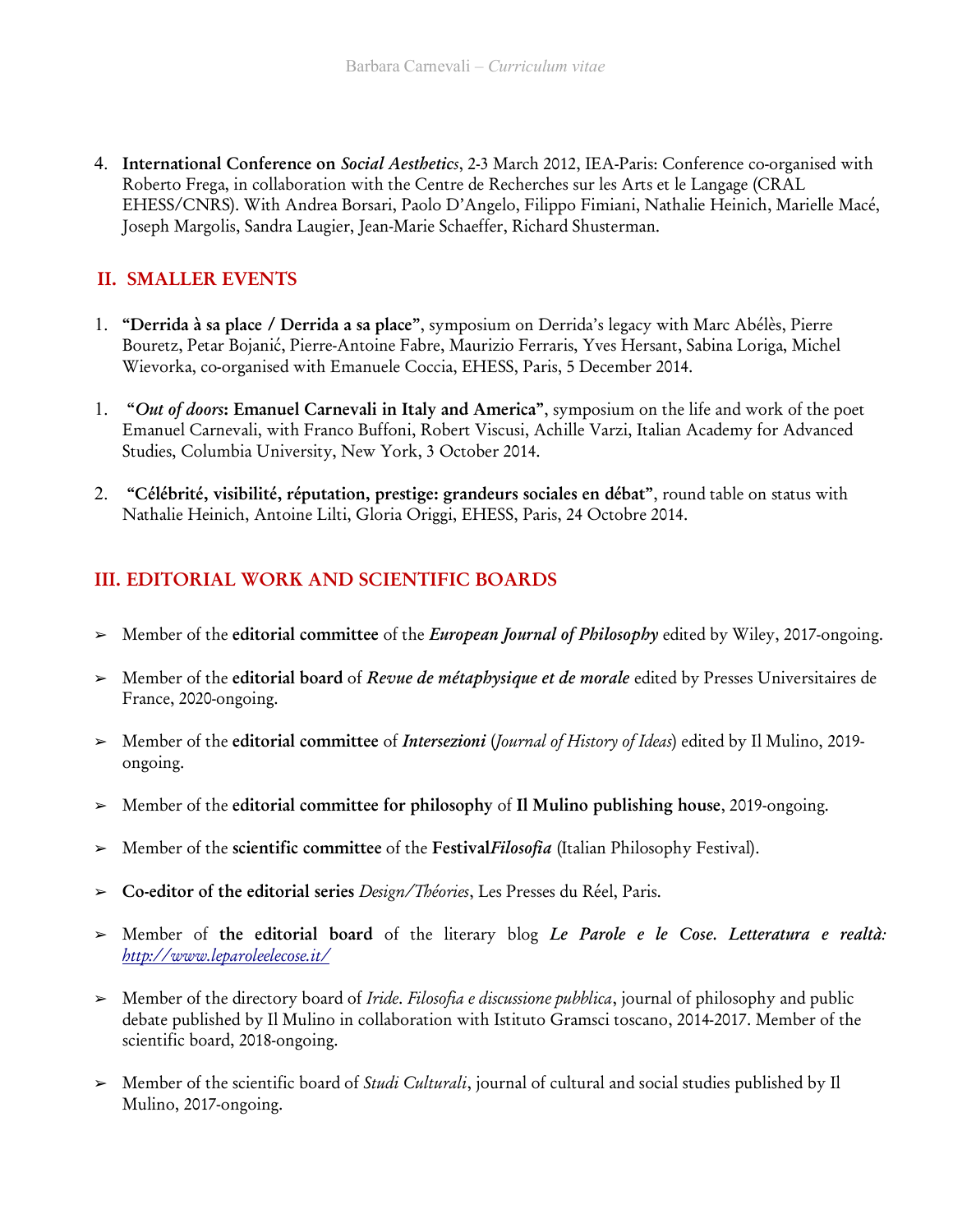$\triangleright$  Member of the editorial board of *Iris. Journal of philosophy and public debate* published by Firenze University Press, 2009-2012.

## IV. PEER REVIEW

- Referee for: European Journal of Philosophy; Journal of the History of Philosophy; Constellations; Diogenes; Tracés; Raisons politiques; Iride; Iris; Intersezioni; Storia del pensiero politico; Quaderni di teoria sociale; Cosmo (Comparative Studies in Modernism); Studi culturali; Sociologica.
- Reviewer for publishing houses: Columbia University Press; Polity Press; Éditions de l'EHESS; Éditions ENS Lyon; Feltrinelli; Il Mulino; Mondadori.
- Reviewer for applications: Concours CNRS; Italian Academy for Advanced Studies at Columbia University; IEA (Institute for Advanced Studies-Paris); Fulbright Commission; EURIAS (European Institutes for Advanced Studies). Reviewer for translations (CNL).
- Evaluation of research institutes HCERES: laboratoire Lasco (April 2014), laboratoire INVISU (June 2018), laboratoire CAPHES (June 2018).

### V. UNIVERSITY AND DEPARTMENTAL SERVICE

- ➢ Member of the CoCNRS Nation Research Council Commission, section 35, National competitions 2016-2017, 2017-2018, 2018-2019.
- ➢ Chargée de mission EHESS pour l'égalité et la lutte contre les discriminations, 2018-ongoing.
- ➢ Member of the Doctoral School in Law, Political Studies and Philosophy (DEPP) of the EHESS.
- ➢ Member of the Doctoral School in Philosophy of the University of Milan Statale, 2019-ongoing. Reviewer for applications and member of the Search Committee in September 2020.
- $\triangleright$  Member of the commission AERES 2014 and HCERES 2018 (French National Agency for the Evaluation of Research Institutes).
- ➢ Member Faculty Search Committee: University Paris 8 (2016); Faculty Election Assembly: EHESS (2014 ongoing).
- ➢ Member of the "Conseil de laboratoire": Centre d'Études Sociales et Politiques Raymond Aron (2018 ongoing).
- ➢ Member de la Commission de la scolarité EHESS (2015-2017).
- ➢ Member of the "Conseil de laboratoire": Centre de Recherches sur les Arts et le Langage (2015-2017).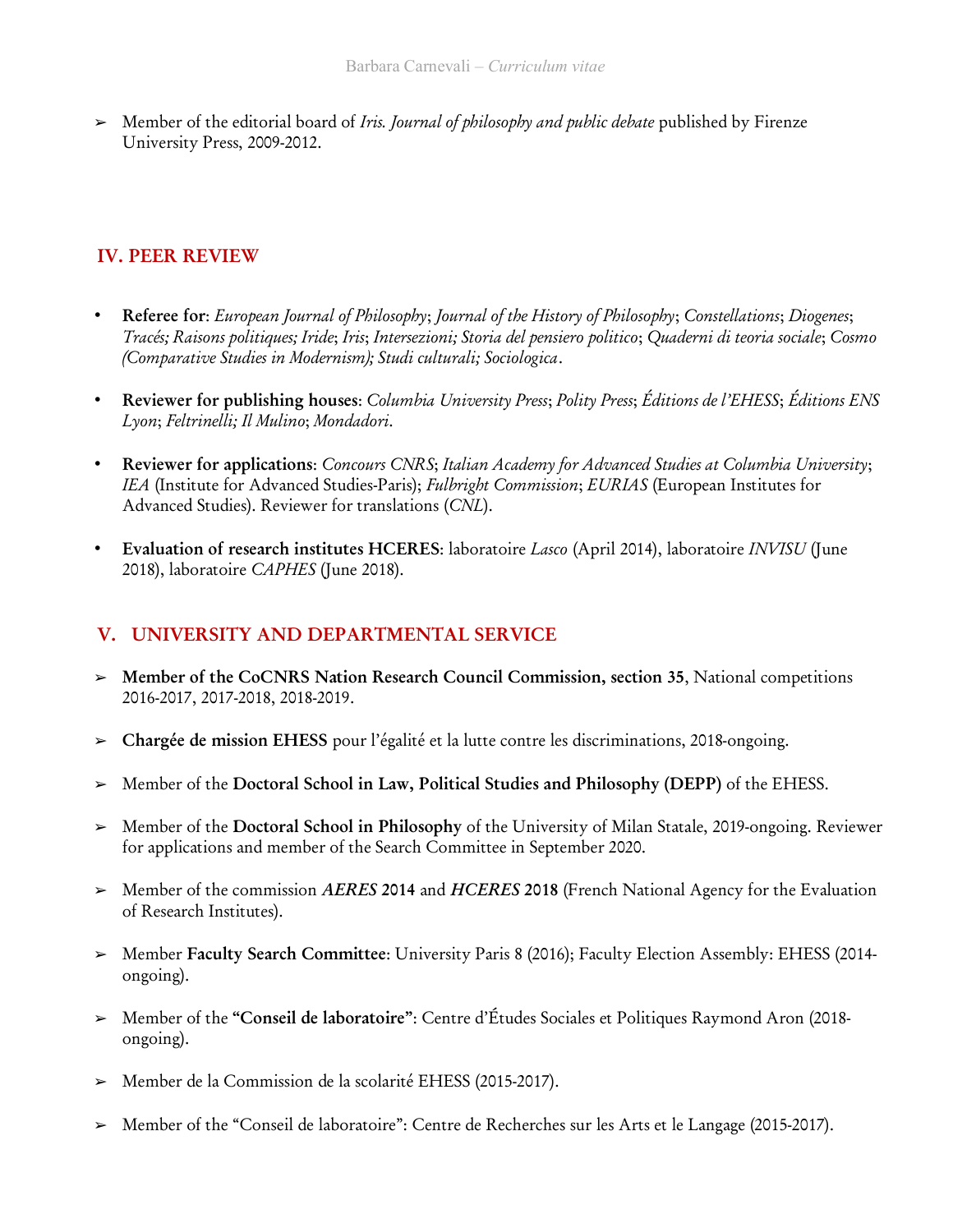# TEACHING AND SUPERVISION

# I. GRADUATE AND UNDERGRADUATE SEMINARS (SELECTION 2010-)\*

- 1. "Philosophers and Machines: 20th-Century philosophy of technique", PhD and MA, co-teaching with Leopoldo Iribarren, École des Hautes Études en Sciences Sociales, Paris, in French, Winter and Spring 2020-2021.
- 2. "Design as social aesthetics: the Italian Laboratory 1950-1980 I and II", PhD and MA, co-teaching with Emanuele Coccia and Emanuele Quinz (ENSAD-Paris 8), École des Hautes Études en Sciences Sociales and Institut National d'Histoire de l'Art, Paris, in French, Winter 2020 and Winter 2021.
- 1. "Simmel: The Philosophy of Money" (cours d'agrégation de philosophie allemande) co-teaching with Isabelle Kalinowski, École Normale Supérieure, Paris, 2019-2020.
- 3. "Habitus/Habitat. Design as Social Aesthetics", PhD and MA, École des Hautes Études en Sciences Sociales, Paris, in French, Spring 2019.
- 4. "The Philosophy of Money", PhD and MA, co-teaching with Isabelle Kalinowski, École des Hautes Études en Sciences Sociales, Paris, in French, Winter and Spring 2018-2019; co-teaching with Miriam Teschl, École des Hautes Études en Sciences Sociales, Marseille, in French, Winter 2019-2020.
- 5. "The Freedom of the Mask", PhD and MA, École des Hautes Études en Sciences Sociales, Paris, in French, Winter and Spring 2017-2018.
- 6. "Civic Design and Social Aesthetics", PhD and MA, co-teaching with Emanuele Coccia and the designers Ruedi and Vera Baur, in cooperation with the École Nationale Supérieure des Arts Décoratifs and the association Civic City, École des Hautes Études en Sciences Sociales, Paris, in French, Winter-Spring 2017- 2018.
- 7. "The Public Space of Images", PhD and MA, co-teaching with André Gunthert, École des Hautes Études en Sciences Sociales and Institut National d'Histoire de l'Art, Paris, in French, Winter-Spring 2017-2018.
- 8. "Key Problems in Social and Political Modern Philosophy II", PhD and MA, co-teaching with Frédéric Brahami and Julia Christ, École des Hautes Études en Sciences Sociales, Paris, in French, Winter-Spring 2017-2018.
- 9. Key Problems in Social and Political Modern Philosophy I", PhD and MA, co-teaching with Frédéric Brahami and Bruno Karsenti, École des Hautes Études en Sciences Sociales, Paris, in French, Winter-Spring 2016-2017.
- 10. "The Social Image", PhD and MA, École des Hautes Études en Sciences Sociales, Paris, in French, Winter and Spring 2016-2017.
- 11. "Making the Social Bond: on Love, Modernity, and Social Critique", PhD and MA, co-teaching with Eva Illouz, École des Hautes Études en Sciences Sociales, Paris, in French, Spring 2016.
- 12. "The Observatory of Mores: Literature, Ethics, and Social Sciences", PhD and MA, École des Hautes Études en Sciences Sociales, Paris, in French, Spring 2016.
- 13. "Georg Simmel and Marcel Proust: The Social Aesthetics of Modernity", PhD and MA, École des Hautes Études en Sciences Sociales, Paris, in French, Spring 2014 and Fall 2014-2015.
- 14. "Classics of the Social Sciences: Hans Georg Gadamer's Truth and Method", co-taught with Emanuele Coccia, Roberto Frega, Daniel Milo, PhD and MA, École des Hautes Études en Sciences Sociales, Paris, in French, Fall and Spring 2014-2015.
- 15. "Semiotic", "Aesthetics of Fashion", "Visual Culture", three advanced courses for the Fashion and

<sup>\*</sup> \* The EHESS delivers only MA and PhD seminars.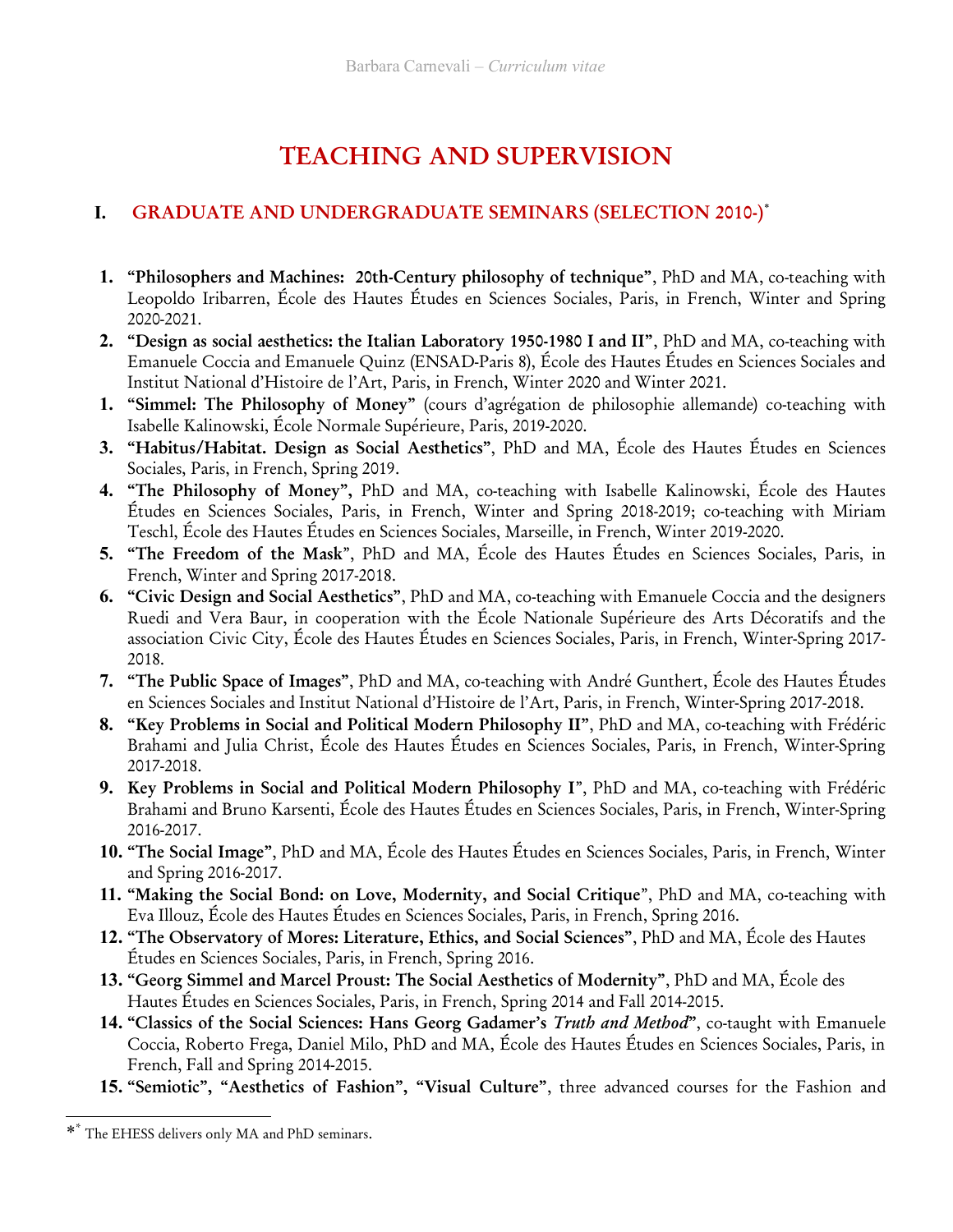Design School "Istituto Marangoni", in English, Paris, 2012-2014.

- 16. "The Invention of Romantic Social Critique: Rousseau to Pasolini and Debord", PhD and MA, École des Hautes Études en Sciences Sociales, Paris, in French, Winter- Spring 2011-2012.
- 17. "Social Aesthetics: Prestige, Manners, and Life-Styles", PhD and MA, École des Hautes Études en Sciences Sociales, in French, Winter and Spring 2010-2011.

### I. SUPERVISION

### PHD THESIS

- 1. Ugo Cornia, University of Bologna and EHESS, "cotutelle internationale", PhD 2018. Co-directed with A. Borsari (University of Bologna, Department of Architecture). "Neo-cynic Experiences of the City".
- 2. Emiliano Cavaliere, PhD in progress at the EHESS co-directed with M. Carel: "Stendhal's Romantic Irony".
- 3. Philippe Le Doussal, PhD in progress at the EHESS co-directed with P. Bouretz: "Rousseau's critique of alienation and the ethics of authenticity".
- 4. Doriane Molay, PhD in progress at the EHESS co-directed with S. Audoin-Rouzeau: "The Family Album 1890-1980".
- 5. Matteo Pagan, PhD in progress at the Scuola Normale Superiore di Pisa and the EHESS, "cotutelle internationale", co-directed with C. König Pralong (EHESS) and R. Esposito (SNS): "Immanent Transcendency in Plessner and Merleau-Ponty".

### MA THESIS/MASTER 2

- 1. Katie-Ebner Landy, Philmaster (= Philosophy Master), Fall 2020 ("A critique of liberal aesthetics").
- 2. Ulysse Jacquin, Philmaster, 2020 ("Lukács and authenticity").
- 3. Carl Pierer, Philmaster, 2020 ("Rethinking labor beyond the dichotomy of nature and culture").
- 4. Hugo Chièze, ALL (= Arts, literature, languages), 2020 ("Giacometti's Paris sans fin").
- 5. Artin Bassiri Tabrizi, ALL 2020 ("Plessner's esthesiology").
- 6. Yuhang Li, ALL, 2020 ("The participant-spectator in Tino Sehgal's performances").
- 1. Giuditta Vettese, ALL, 2020, co-directed with C. Carastro ("Body as a Medium").
- 2. Claudia Nigrelli, ALL, 2020 ("Plessner's theory of expressivity and the anthropology of space").
- 3. Aurora Palumbo, ALL, 2020 ("The door: performances of an architectural element").
- 4. Marion Ricard, ALL, 2020 ("Storytelling in the social media).
- 5. Iris Vartanessian, EP (= Political Studies), 2020 ("Hobbes's conception of Vanity").
- 6. Ernesto Feuerhache, ALL, 2019 ("Intersubjectivity in language: Habermas, Benveniste, Ducrot").
- 7. Adèle Guidoni, ALL, 2019 ("Visibility and embodiment in acting").
- 8. Maud Lepers, ALL, 2019 ("The political myth of the hut in H.D. Thoreau").
- 9. Sarah Carlotta Hechler, ALL, 2018 ("Annie Ernaux's "we-mode" in autobiography").
- 10. Valentina Paniagua, ALL, 2018 ("Louis Jouvet's ethics of acting).
- 11. Damin Roh ALL, 2018, co-directed with M. Picone ("The Japanese aesthetics of "kawaii").
- 7. Marta Marcadent, ALL, 2018 ("Reflexivity and representation in Pirandello's novels").
- 8. Guillem Serrahima Sola, ALL, 2017 ("Georg Simmel and the Rhythm of Modernity").
- 9. Emiliano Cavaliere, ALL, 2017 ("The Self in Postmodern Philosophy and Literature").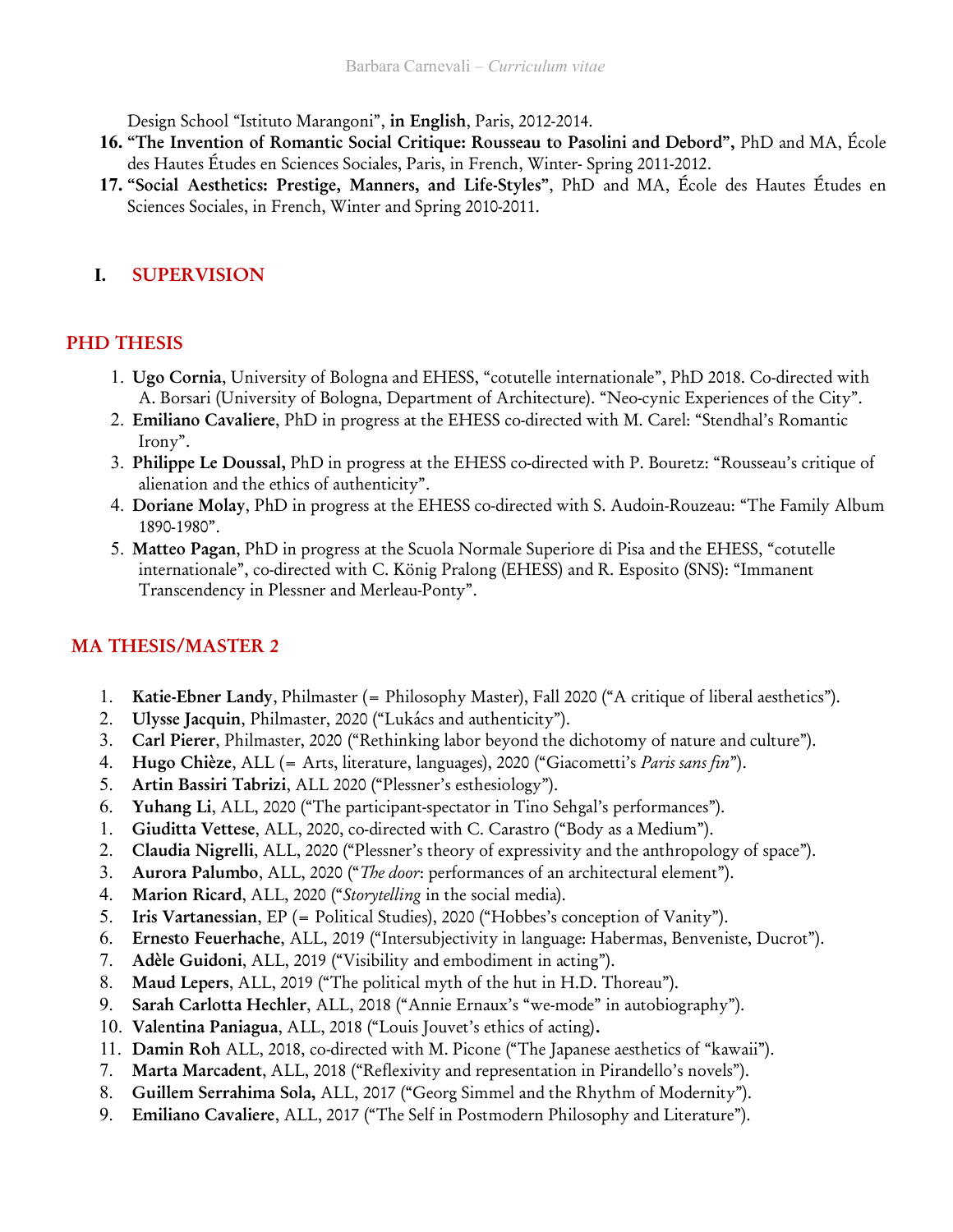- 10. Claudia Pede, ALL, 2017 ("Gramsci on Folklore and Popular Culture").
- 11. Costanza Brighina, ALL, 2017 ("The Jardin Majorelle and the cultural heritage of Pierre Bergé-YSL").
- 12. Serena Ciranna, philosophy, 2015, co-directed with Daniel Milo ("Approximation in research").

#### IN PROGRESS

- 13. Ines Juster ALL ("Gerhard Richter's Atlas-18.Oktober 1977).
- 14. Diana Plachendovskaya, ALL ("The aesthetics of Western commodities and advertising in the USSR").
- 15. Débora Schaan, ALL ("Photography, fashion, and Surrealism").
- 16. Fabien Terragnat, Philmaster ("Judith Butler and the aesthetics of performance").
- 17. Garavelli Clara, ALL ("Design, authorship and copyright").
- 18. Anna Mandico, ALL ("A room of one's own. Space conditions in women's literature").
- 19. Célie Matet, ALL ("The aesthetic power of atmospheres").
- 20. Bertille Mazille, EP ("Rousseau, Habermas, democracy").
- 21. KristinaVlasova, EP ("The concept of authenticity and post-war intellectuals").
- 22. Julia Forté, EP, ("Epistemic injustice and oppression").
- 23. Angela Maya, ALL, co-directed with J. Lyon-Caen ("Quad-Non Quad: depression as resistance").

# PARTICIPATION IN PHD COMMITTEES, PHD REPORTS

- 1. Nicolò Valentini, University of Trento, Italy, 2020 ("A Game of Trails: Reflections on the affective power of scents", supervised by P. Giacomoni), member of the committee and report ("rapporteur").
- 2. Frédéric Ménager, EHESS 2019 ("Critical Theory and Secularization") supervised by P. Bouretz, member of the committee.
- 3. Paolo Furia, University of Turin, Italy 2017 ("The question of recognition in Paul Ricœur"), supervised by F. Vercellone, member of the committee.
- 4. Francesca Rebasti, University of Milan, Italy and EHESS 2016 ("The question of conscience in Hobbes's political theology", supervised by M. Geuna and Luc Foisneau, member of the committee.
- 5. Cécile Lavergne, University of Paris-Nanterre 2015 ("Violence and recognition in Bourdieu and Honneth"), supervised by Ch. Lazzeri, member of the committee and report.
- 6. Aurélie Verdier, EHESS Paris 2015 ("Picabia, the self, and modernity"), supervised by E. Michaud, member of the committee.
- 7. Cécile Léonardi, EHESS Paris 2015, supervised by J.-L. Fabiani and F. Gaudez ("Reading Goffman with Pina Bausch"), member of the committee.
- 8. Laurence Barry, University of Jerusalem 2015 ("Foucault and Postmodern Conceptions of Reasons"), report.
- 9. Serena Ciranna, Institut Nicod, supervised by G. Origgi ("The digital self"), "comité de thèse".
- 10. Edoardo Toffoletto, EHESS, supervised by E. Buch ("The Corpus-Chorus Mysticum") "comité de thèse.

### SCHEDULED

11. Jonathan Thomas, EHESS, Paris, 8 January 2021, "Music and Politics in France 1930", supervised by Esteban Buch, member of the committee.

# PARTICIPATION IN MA COMMITTEES AND MA REPORTS

- 1. Antoine Léandri, EP, 2020, supervised by D. Ribard ("Dystopian political imaginary").
- 2. Adele Rugini, Philmaster 2020, supervised by F. Brahami ("Arendt's concept of authority").